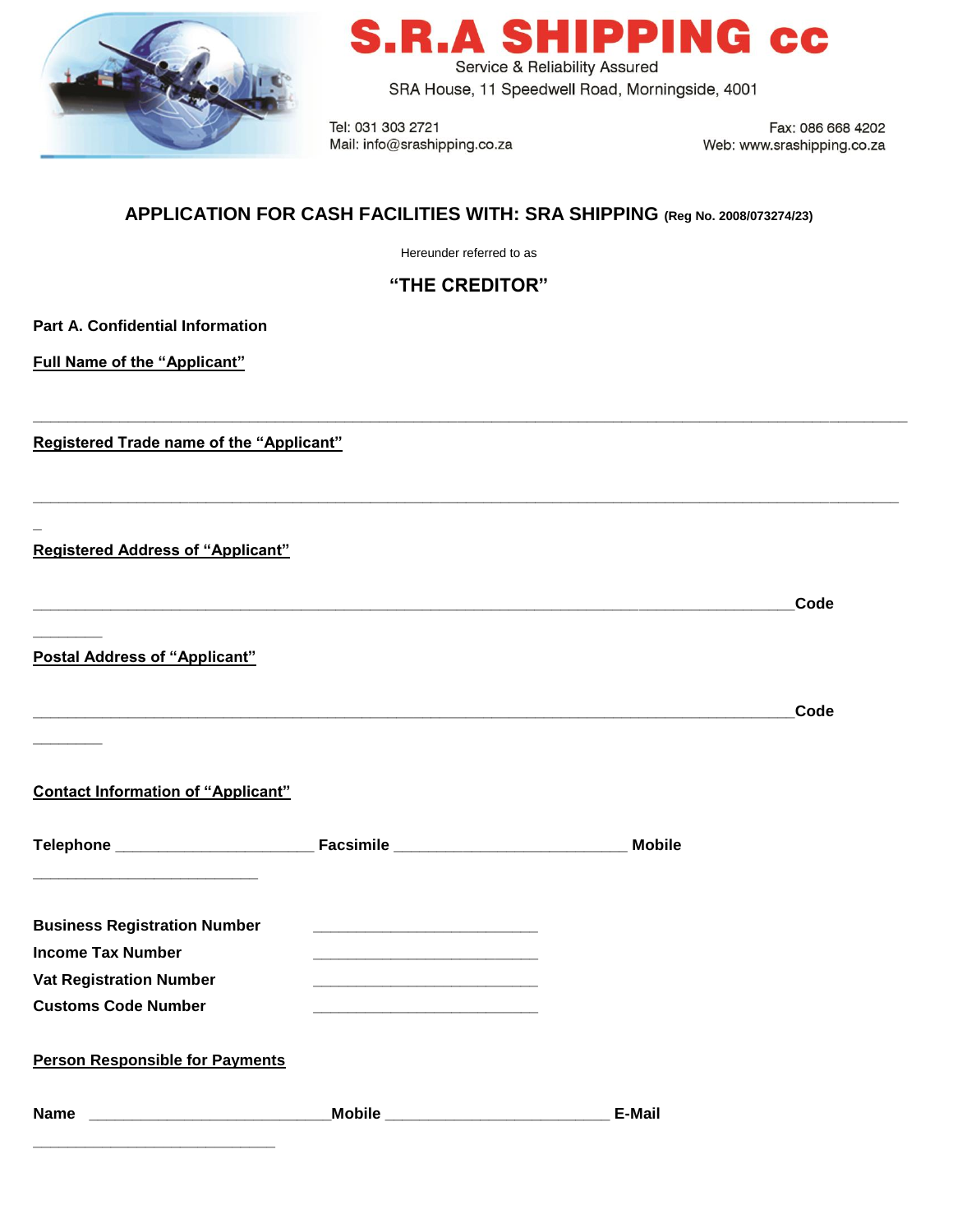|  | <b>Person Responsible for Shipping</b> |  |  |  |  |
|--|----------------------------------------|--|--|--|--|
|--|----------------------------------------|--|--|--|--|

**\_\_\_\_\_\_\_\_\_\_\_\_\_\_\_\_\_\_\_\_\_\_\_\_\_\_\_\_**

| <b>Name</b> | مانطہ | M<br>·ıvıaı. |
|-------------|-------|--------------|
|             |       |              |

## **DIRECTORS DETAILS – (Annexures to this form shall be accepted)**

| <b>Directors Full Name &amp;</b><br><b>Surname</b> | <b>Home Phone</b><br><b>Number</b> | <b>Identity Number or</b><br><b>Passport Number</b> | <b>Home Physical Address</b> |
|----------------------------------------------------|------------------------------------|-----------------------------------------------------|------------------------------|
|                                                    |                                    |                                                     |                              |
|                                                    |                                    |                                                     |                              |
|                                                    |                                    |                                                     |                              |

| Sole<br>prietoi<br>Prop.<br>. | artnership?<br>. In 17 | ompany<br>vv. | Close<br>Corporation | Other |  |
|-------------------------------|------------------------|---------------|----------------------|-------|--|

## Year of Commencement of Business

| Name and Address of Auditors |
|------------------------------|
| Name and Address of Bankers  |
| <b>Branch</b>                |
| Account No.                  |
| Date Opened                  |

## **TRADE REFERENCES**

| <b>Supplier Name</b> | <b>Phone Number</b> | <b>Period of Account</b> | <b>Type of Facility</b> |
|----------------------|---------------------|--------------------------|-------------------------|
|                      |                     |                          |                         |
|                      |                     |                          |                         |
|                      |                     |                          |                         |
|                      |                     |                          |                         |
|                      |                     |                          |                         |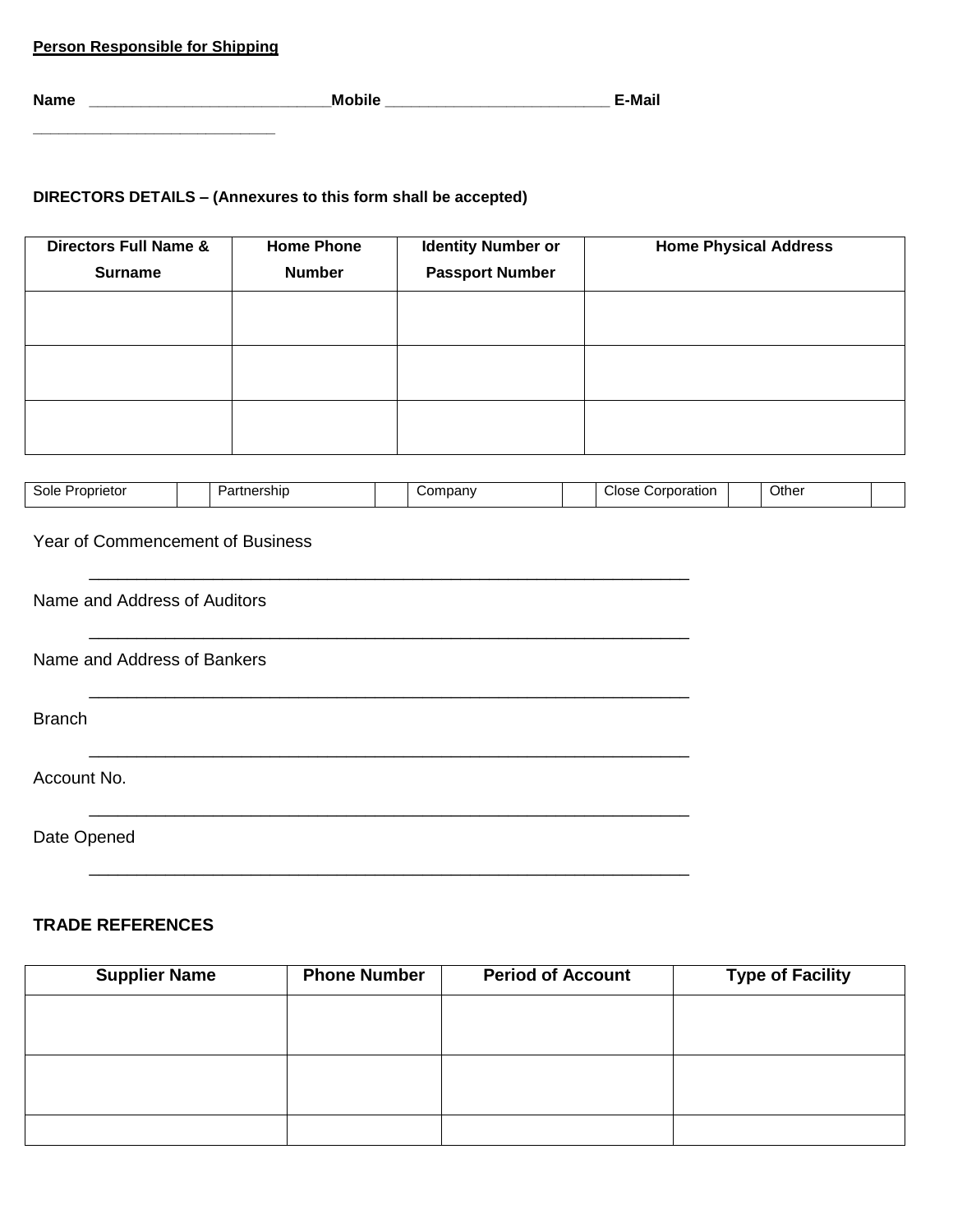### ESTIMATED MONTHLY PURCHASES FROM SRA SHIPPING **R**\_\_\_\_\_\_\_\_\_\_\_\_\_\_\_\_\_\_\_\_\_\_\_\_\_\_\_\_\_\_\_\_\_\_\_\_\_\_

# *(FOR ASSESSMENT PURPOSES ONLY AND DOES NOT FORM PART OF THIS CONTRACT, AS SRA SHIPPING DOES NOT OFFER CREDIT TERMS)*

## **N.B. PLEASE NOTE SRA SHIPPING DOES NOT OFFER CREDIT TERMS, ALL PAYMENT ARE STRICTLY PAID UPON PRESENTATION OF INVOICE**

- **B.** THE APPLICANT or its duly authorized agent does hereby apply for credit facilities with THE CREDITOR and in consideration thereof THE APPLICANT (as well as any surety of THE APPLICANT – whose signature appears on the attached surety ship document) does hereby irrevocably accept the following terms and conditions.
- 1. A certificate signed by the secretary/manager or any member / director of THE CREDITOR reflecting the amount owing by THE APPLICANT to THE CREDITOR in respect of the credit facilities granted to THE APPLICANT in terms hereof relating to THE APPLICANT'S dealings with THE CREDITOR and of the fact that such amount is due, owing and unpaid shall be prima facie proof to the effects therein stated for the purposes of any action (whether by way of provisional sentence or otherwise), proof of debt on insolvency or for any purpose whatsoever where the amount of such claim is required to be established and it shall rest with THE APPLICANT to prove that such amount is not owing and/or due and unpaid.
- 2. All overdue sums/amounts shall bear interest at the maximum permissible rate of interest as determined by the Usury Act (Formerly known as the Limitation and Disclosure of Finance Charges Act) No. 73 of 1968 as amended (or any other relevant law), from time to time, such interest to be reckoned monthly in advance from due date to date of payment.
- 3.1 Notwithstanding the amount which may at any time be owing by THE APPLICANT to THE CREDITOR, the parties do hereby consent, in terms of Section 45 of the Magistrates Court Act (No. 32 of 1994 as amended), to the Magistrate's Court having Jurisdiction for the determination of any action or proceeding otherwise beyond the jurisdiction of the said court which may be brought by THE CREDITOR against THE APPLICANT arising out of any transaction between the parties, it being recorded that THE CREDITOR shall be entitled, but not obliged, to bring an action or proceeding in the said court and that all costs incurred in any action against THE APPLICANT in any competent court including costs on an attorney/client scale and attorneys collection commission will be paid by THE APPLICANT.
- 3.2 Notwithstanding the terms of clause 3.1 above, THE CREDITOR will be entitled, but not obliged, whether legal action has commenced or not, to submit any dispute between the parties to arbitration. The arbitration shall be held in the town/city of principal business of THE CREDITOR within 60 (sixty) days after it has been demanded before a mutually agreed person. The arbitration shall be held in a summary manner and the strict rules of evidence shall not apply. The arbitrator shall decide on the issues of pleadings and discovery but shall do so on the basis that the matter is to be expedited and brought to arbitration within the 60 (sixty) day period and in an informal manner. The arbitrator shall decide the matter submitted to him according to what he considers just and equitable in the circumstances and therefore the strict rules of law need to be observed or taken into account by him in arriving at his decision. The parties hereto agree that the decision of the arbitrator shall be binding on each of them, and shall be made an Order of any Court of competent jurisdiction should it be necessary to execute under the arbitrator's order.
- 3.3 The arbitrator's decision shall further be final and binding upon the parties and the arbitrator shall be entitled to make an order for cost in regard to the arbitration.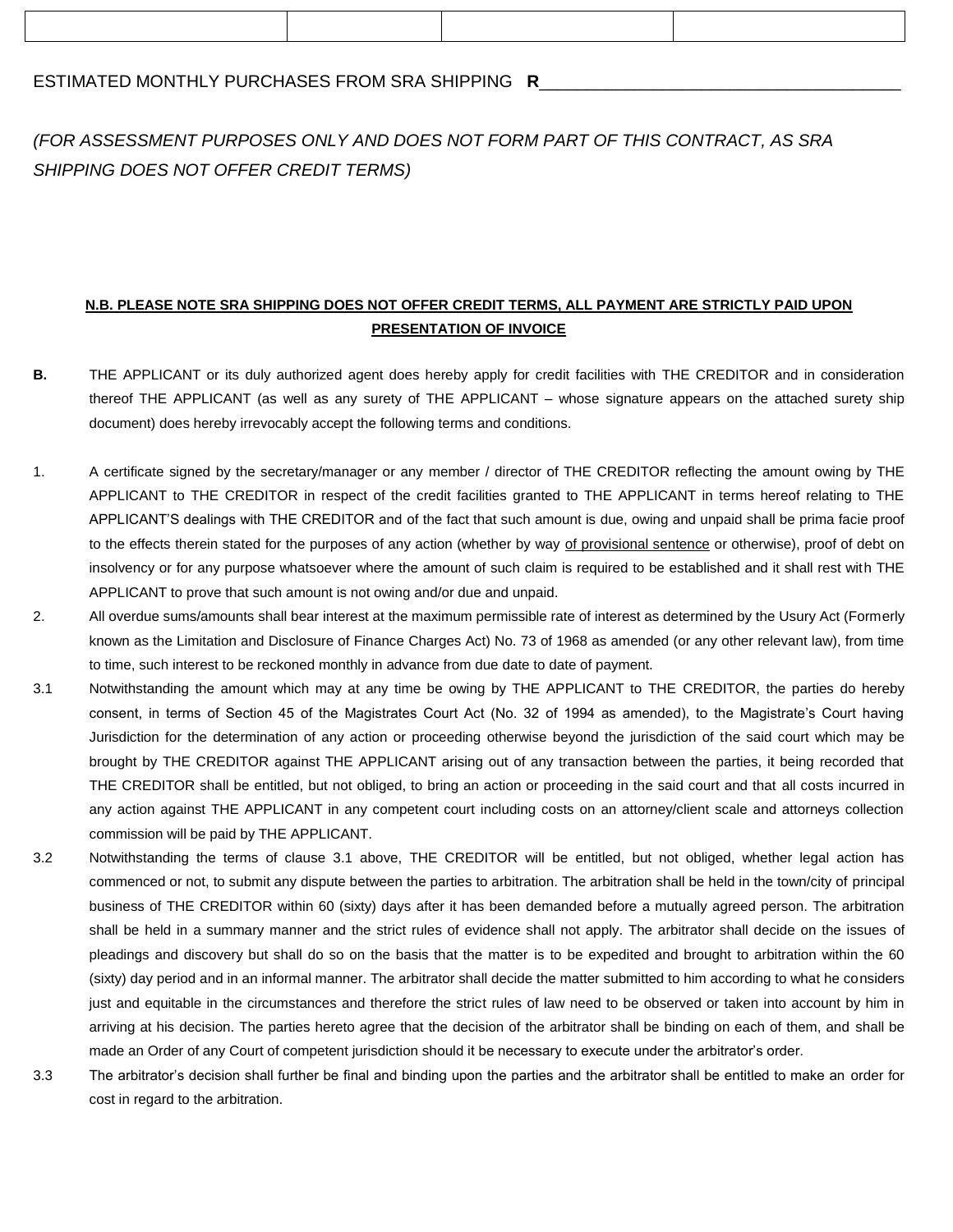4. In the event of THE APPLICANT defaulting in making payment of any amount that has become due and owing ,then the full balance outstanding (whether due or not) will immediately become due and payable without any further notice to THE APPLICANT.

#### **TERMS AND CONDITIONS OF CREDIT**

- 1. THE APPLICANT and I (the surety) hereby choose *Domicilium Citandi et Executandi* for all purposes arising out of this application and Deed of Suretyship at the address stipulated at "paragraph A".
- 2. THE APPLICANT and I undertake to notify THE CREDITOR forthwith in writing of any change of address.
- 3. If THE APLICANT should fail to object to any item appearing on THE CREDITOR'' statement of account within seven days of the dispatch of the statements, the accounts shall be deemed to be in order.
- 4. Unless the context otherwise requires, the words importing the singular shall include the plural and vice versa, a natural person shall include an artificial person and vice versa and the one gender shall include the other gender and vice versa.
- 5. THE APPLICANT undertakes to notify THE CREDITOR, in writing **within seven days** of any change in ownership of THE APPLICANT'S business, or should THE APPLICANT be a company, of its share transaction whereby the majority shareholders are affected, failing which notice the entire balance owing, whether due or not, will immediately be deemed to be due and payable by THE APPLICANT. In addition to the aforegoing, THE APPLICANT acknowledges that immediately upon any change of ownership in THE APPLICANT any outstanding amount whether due or not shall be deemed to be forthwith payable by THE APPLICANT to THE CREDITOR.
- 6. Until such time as THE APPLICANT has paid the Account in full of any facility extended, the ownership in and to all such goods shall remain vested in THE CREDITOR. THE CREDITOR shall, in its sole discretion, without notice to THE APPLICANT, be entitled to take possession of any such goods which have not been paid for and in respect of which payment is overdue,
- 7. THE APPLICANT hereby acknowledges and waives any right it may have for a spoliation order against THE CREDITOR in the event that THE CREDITOR takes possession of any goods.
- 8.1 THE APPLICANT does hereby irrevocably and in Rem Suam cede, pledge, assign, transfer and make over unto and in favour of THE CREDITOR, all of its rights, title, interest, claim and demand in and to all claims/debts/book debts of whatsoever nature and description and howsoever arising which THE APPLICANT may now or at any time hereafter have against all and any persons, companies, corporations, firms, partnerships, associations, syndicates and other legal personae whomsoever ("THE APPLICANT'S debtors") without exception as a continuing covering security for the due payment of every sum of money which may now or at any time hereafter be or become owing by THE APPLICANT to THE CREDITOR from whatsoever cause or obligation howsoever arising which THE APPLICANT may be or become bound to perform in favour of THE CREDITOR.
- 8.2 Should it transpire that THE APPLICANT at any time entered into prior deeds of cession or otherwise disposed of any of the right, title and interest in and to any of the debts which will from time to time be subject to this cession, then this cession shall operate as a cession of all THE APPLICANT's reversionary rights. Notwithstanding the terms of the aforegoing cession THE APPLICANT shall be entitled to institute action against any of its debtors provided that all sums of money which THE APPLICANT collects from its debtors shall be collected on THE CREDITOR'S behalf and provided further that THE CREDITOR shall at any time be entitled to terminate THE APPLICANT'S right to collect such monies/debts.
- 8.3 THE APPLICANT agrees that THE CREDITOR shall be entitled at any time or times hereafter to give notice of this cession to all or any of THE APPLICANT'S debtors.
- 8.4 THE APPLICANT further agrees that THE CREDITOR shall, at any time, be entitled to inspect any of THE APPLICANT'S books or records and in addition shall be entitled to take possession of such books and records (of whatsoever nature) to give effect to the terms of this cession.
- 8.5 The goods shall be regarded as having been sold "voetstoots" without warranty against latent and patent defect herein. No liability whatsoever shall arise furthermore on the part of THE CREDITOR for any representation or warrant made or alleged to have been made at any time in respect of the goods sold by THE CREDITOR to THE APPLICANT.
- 9. In the event of any order being given to THE CREDITOR on an order form reflecting THE APPLICANT'S name as the entity from which the order emanates, such order shall be deemed to have emanated from THE APPLICANT, notwithstanding the fact that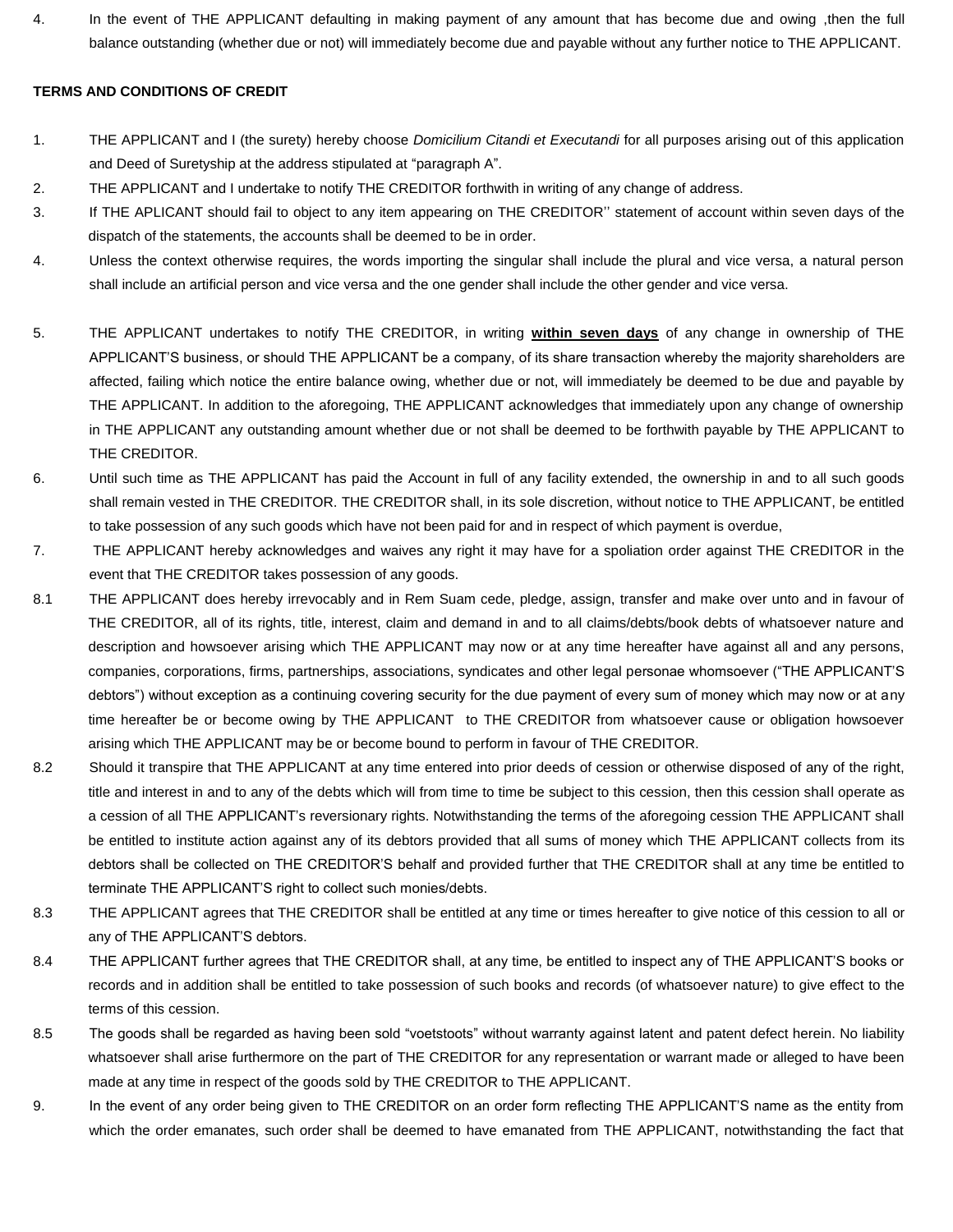such order may have been given or signed by a person not authorized by THE APPLICANT and such order will be deemed to constitute valid delivery.

- 10. It is agreed that any set-off shall operate automatically as a matter of law at the moment reciprocal debts between THE CREDITOR and THE APPLICANT come into existence and independently of the will of the parties and it shall not be necessary for either THE CREDITOR or THE APPLICANT to specifically raise set-off. Upon the operation of any automatic set-off aforementioned, the debts shall be mutually extinguished to the extent of the lesser debt.
- 11. Signature by THE APPLICANT or by any representative of THE APPLICANT of THE CREDITOR'S Invoice shall be regarded as acceptance by THE APPLICANT that the services and charges reflected in such invoice have been properly and completely delivered.
- 12. THE APPLICANT acknowledges that THE CREDITOR is not always the transporter of the goods. THE APPLICANT accordingly indemnifies and holds THE CREDITOR harmless against any claim that may be brought against THE CREDITOR in consequences

of such goods being defective and causing damage whatsoever, whether through accident or negligence, gross negligence or any other cause.

- 13. The risk in and to the goods and services shall pass from THE CREDITOR to THE APPLICANT on the date of delivery notwithstanding that ownership will not pass to THE APPLICANT until payment of the purchase price. Delivery shall be deemed to have taken place against signature of THE CREDITOR'S delivery note, proof of posting if the goods are posted to the customer, or delivery to the South African Transport Services or Road Carrier of the goods are railed or transported by THE CREDITOR. The Post Office/South African Transport Service or Road Carrier shall act as the agent of THE APPLICANT.
- 14. THE CREDITOR shall, at any time, in its sole discretion, be entitled to cede all or any of its rights in terms of this application for credit facilities and deed of suretyship to any third party without prior notice to THE APPLICANT.
- 15. Any condonation of any breach of any of the provisions hereof or other act or relaxation, indulgence or grace on the part of THE CREDITOR shall not in any way operate as or be deemed to be a waiver by THE CREDITOR of any rights under this contract, or be construed as a novation thereof.
- 16. Each clause of these conditions of credit extension is severable, the one from the other and if any one or more clauses are found to be invalid or unenforceable, that clause/clauses shall not affect the balance of these conditions of sale, which shall remain of full force and effect.
- 17. This contract contains the entire agreement between the parties and any other terms thereof whether express or implied or excluded herefrom and any variations, cancellations or additions to this contract shall not be of any force of effect unless reduced to writing and signed by both parties and their duly authorized signatories.
- 18. Should THE APPLICANT at any time be wound up, whether provisionally or finally, (which liquidation or sequestration shall be deemed to be a material breach by THE APPLICANT) or in the event of THE APPLICANT being an individual or partnership and having his/its estate sequestrated, whether provisionally or finally, any facility extended by THE CREDITOR to THE APPLICANT and in respect of which payment has not been made at the date of the winding up or sequestration (whether payment in respect thereof by due or not) shall immediately be returned to and recoverable by THE CREDITOR and the agreement pursuant to which such facilities extended and services provided shall be deemed to have been cancelled.
- 19. THE APPLICANT acknowledges that in the event of it being a proprietorship, partnership, a company or a close corporation and converting from a proprietorship or company to a close corporation or from a proprietorship, partnership or a close corporation to a company at any time hereafter, as the case may be, any surety/signatory in terms of this application for credit shall nevertheless still remain bound as a surety.
- 20. THE APPLICANT acknowledges that no terms at variance with the terms and conditions of this application for credit and which have been sought to be introduced by THE APPLICANT at any time shall be of any force or effect unless THE CREDITOR has, in writing expressly and unambiguously agreed that the terms so sought to be introduced by THE APPLICANT shall apply. Without derogating from the generality of the aforegoing, THE CREDITOR shall not be regarded as having so expressly agreed by virtue